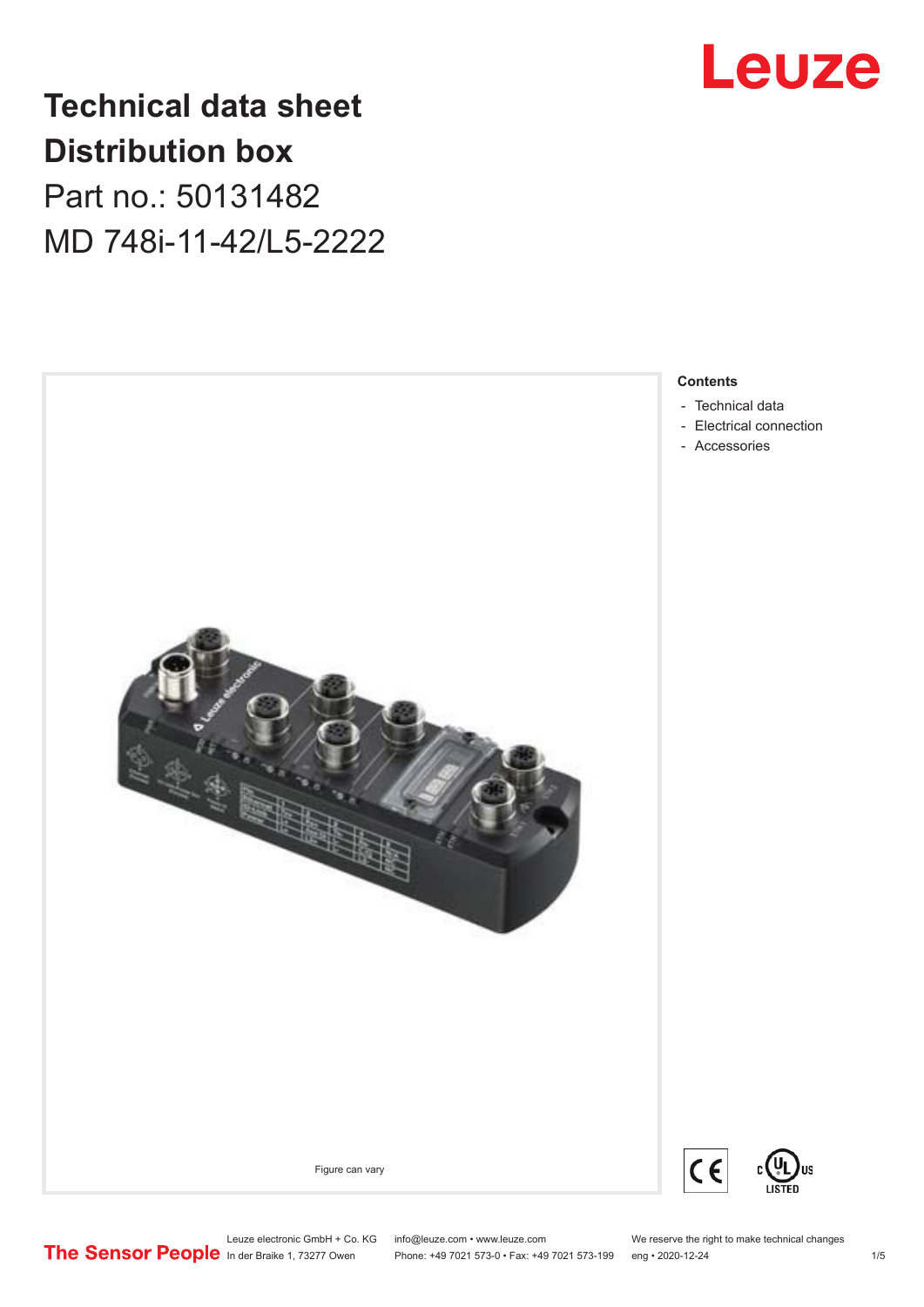# <span id="page-1-0"></span>**Technical data**

### **Basic data**

| <b>Series</b> |  |
|---------------|--|
|               |  |

**Series** MD 700i **Type** IO-Link master **Suitable for IO-Link sensors** 

### **Electrical data**

**Performance data Supply voltage U<sub>B</sub>** 20 ... 30 V, DC **Current consumption, max.** 4,000 mA **Outputs**

| ບແນແຜ<br>Number of digital switching outputs 1 Piece(s) |                                  |
|---------------------------------------------------------|----------------------------------|
| for each sensor connection                              |                                  |
| Switching element                                       | Transistor, PNP / NPN reversible |
|                                                         |                                  |

### **Interface**

| Type                     | IO-Link, PROFINET |  |
|--------------------------|-------------------|--|
| <b>IO-Link</b>           |                   |  |
| <b>COM</b> mode          | COM <sub>1</sub>  |  |
|                          | COM <sub>2</sub>  |  |
|                          | COM <sub>3</sub>  |  |
| Port type                | A                 |  |
| Specification            | V1.0.1            |  |
|                          | V1.1              |  |
| SIO-mode support         | Yes               |  |
| Dual-core operating mode | Yes               |  |
|                          |                   |  |
| <b>Profinet</b>          |                   |  |

| <b>Function</b>             | Process     |
|-----------------------------|-------------|
| <b>Conformance class</b>    | в           |
| Protocol                    | PROFINET RT |
| <b>Switch functionality</b> | Integrated  |
| <b>Transmission speed</b>   | 10 Mbit/s   |
|                             | 100 Mbit/s  |

### **Connection**

| <b>Number of connections</b>    | 8 Piece(s) |
|---------------------------------|------------|
| <b>Sensor connections</b>       | 4 Piece(s) |
| Connections for voltage supply  | 2 Piece(s) |
| Number of interface connections | 2 Piece(s) |

### **Connection 1**

| Connection 1              |                                                      |  |
|---------------------------|------------------------------------------------------|--|
| <b>Function</b>           | Configuration interface                              |  |
|                           | Data interface                                       |  |
| <b>Type of connection</b> | Connector, Applies for the sensor<br>connections 1-4 |  |
| <b>Thread size</b>        | M <sub>12</sub>                                      |  |
| <b>Type</b>               | Female                                               |  |
| <b>Material</b>           | Metal                                                |  |
| No. of pins               | $5 - pin$                                            |  |
| <b>Encoding</b>           | A-coded                                              |  |

| <b>Connection 2</b>                    |                            |
|----------------------------------------|----------------------------|
| <b>Function</b>                        | Configuration interface    |
|                                        | Data interface             |
| Type of connection                     | Connector                  |
| <b>Thread size</b>                     | M12                        |
| <b>Type</b>                            | Female                     |
| <b>Material</b>                        | Metal                      |
| No. of pins                            | 4-pin                      |
| Encoding                               | D-coded                    |
|                                        |                            |
| <b>Connection 3</b>                    |                            |
| <b>Function</b>                        | Voltage supply             |
| <b>Type of connection</b>              | Connector                  |
| <b>Thread size</b>                     | M12                        |
|                                        | Female                     |
| <b>Type</b>                            |                            |
| <b>Material</b>                        | Metal                      |
| No. of pins                            | 4-pin                      |
| Encoding                               | D-coded                    |
|                                        |                            |
| <b>Connection 4</b><br><b>Function</b> |                            |
|                                        | Voltage supply             |
| <b>Type of connection</b>              | Connector                  |
| <b>Thread size</b>                     | M12                        |
| <b>Type</b>                            | Male                       |
| <b>Material</b>                        | Metal                      |
| No. of pins                            | $5 - pin$                  |
| Encoding                               | A-coded                    |
|                                        |                            |
| <b>Connection 5</b>                    |                            |
| <b>Function</b>                        | Connection to sensor       |
| Type of connection                     | Connector                  |
| <b>Thread size</b>                     | M12                        |
| <b>Type</b>                            | Female                     |
| <b>Material</b>                        | Metal                      |
| No. of pins                            | 5-pin                      |
| Encoding                               | A-coded                    |
|                                        |                            |
| <b>Mechanical data</b>                 |                            |
| Dimension (W x H x L)                  | 51.8 mm x 42.7 mm x 154 mm |
| <b>Housing material</b>                | <b>Plastic</b>             |
| Net weight                             | 454 g                      |
|                                        |                            |
| <b>Environmental data</b>              |                            |
| Ambient temperature, operation         | 055 °C                     |
| Ambient temperature, storage           | -40  70 °C                 |
|                                        |                            |
| <b>Certifications</b>                  |                            |
|                                        |                            |
| Degree of protection                   | IP 67                      |
| <b>Certifications</b>                  | c UL US                    |
| <b>Classification</b>                  |                            |
| <b>Customs tariff number</b>           | 85176200                   |
| eCl@ss 5.1.4                           | 19030117                   |
| eCl@ss 8.0                             | 19170106                   |
| eCl@ss 9.0                             | 19170106                   |
| eCl@ss 10.0                            | 19170490                   |
| eCl@ss 11.0                            | 19170490                   |
|                                        |                            |



Leuze electronic GmbH + Co. KG info@leuze.com • www.leuze.com We reserve the right to make technical changes<br>
The Sensor People in der Braike 1, 73277 Owen Phone: +49 7021 573-0 • Fax: +49 7021 573-199 eng • 2020-12-24

Phone: +49 7021 573-0 • Fax: +49 7021 573-199 eng • 2020-12-24 2 2/5

**ETIM 5.0** EC000734 **ETIM 6.0** EC000734 **ETIM 7.0** EC000734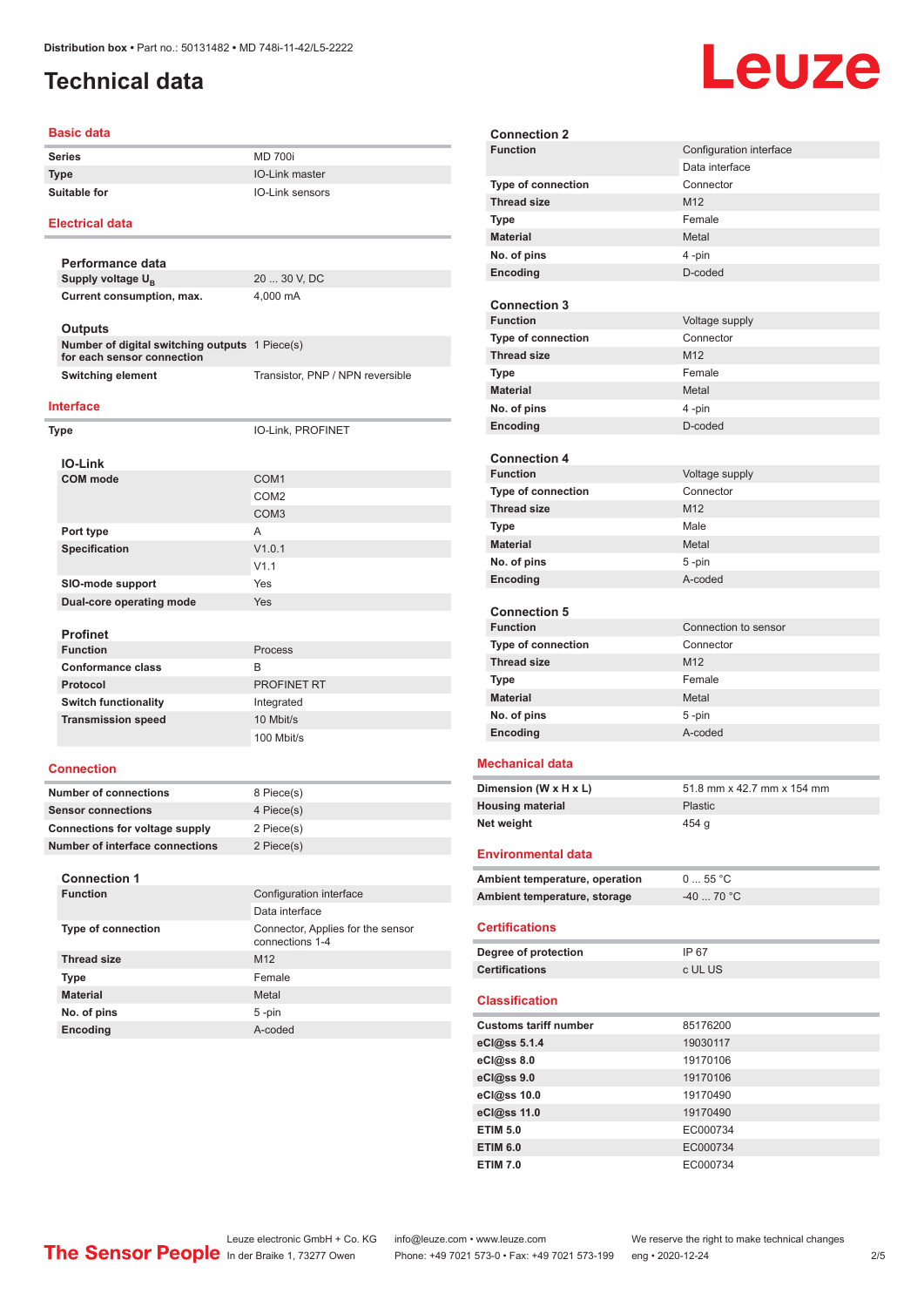# <span id="page-2-0"></span>**Electrical connection**

# Leuze

# **Connection 1 ETH1**

| <b>Function</b>    | Configuration interface                |
|--------------------|----------------------------------------|
|                    | Data interface                         |
| Type of connection | Connector                              |
| Type of connection | Applies for the sensor connections 1-4 |
| <b>Thread size</b> | M <sub>12</sub>                        |
| <b>Type</b>        | Female                                 |
| <b>Material</b>    | Metal                                  |
| No. of pins        | $5 - pin$                              |
| Encoding           | A-coded                                |
|                    |                                        |

# **Pin Pin assignment**

| $\mathbf{1}$            | Tx+   |
|-------------------------|-------|
| $\overline{2}$          | $Rx+$ |
| $\overline{\mathbf{3}}$ | Tx-   |
| $\overline{4}$          | Rx-   |

### **Connection 2 ETH2**

| <b>Function</b>    | Configuration interface |
|--------------------|-------------------------|
|                    | Data interface          |
| Type of connection | Connector               |
| <b>Thread size</b> | M12                     |
| <b>Type</b>        | Female                  |
| <b>Material</b>    | Metal                   |
| No. of pins        | $4 - pin$               |
| Encoding           | D-coded                 |

# **Pin Pin assignment**

| -1             | Tx+   |
|----------------|-------|
| $\overline{2}$ | $Rx+$ |
| -3             | Tx-   |
| $\overline{4}$ | Rx-   |

## **Connection 3 PWR IN**

| <b>Function</b>    | Voltage supply |
|--------------------|----------------|
| Type of connection | Connector      |
| <b>Thread size</b> | M12            |
| <b>Type</b>        | Female         |
| <b>Material</b>    | Metal          |
| No. of pins        | $4 - pin$      |
| Encoding           | D-coded        |

# **Pin Pin assignment**

| 1              | $L+$         |
|----------------|--------------|
| $\overline{2}$ | $L2+$        |
| 3              | $\mathbf{I}$ |
| $\overline{4}$ | $L2-$        |
| 5              | n.c.         |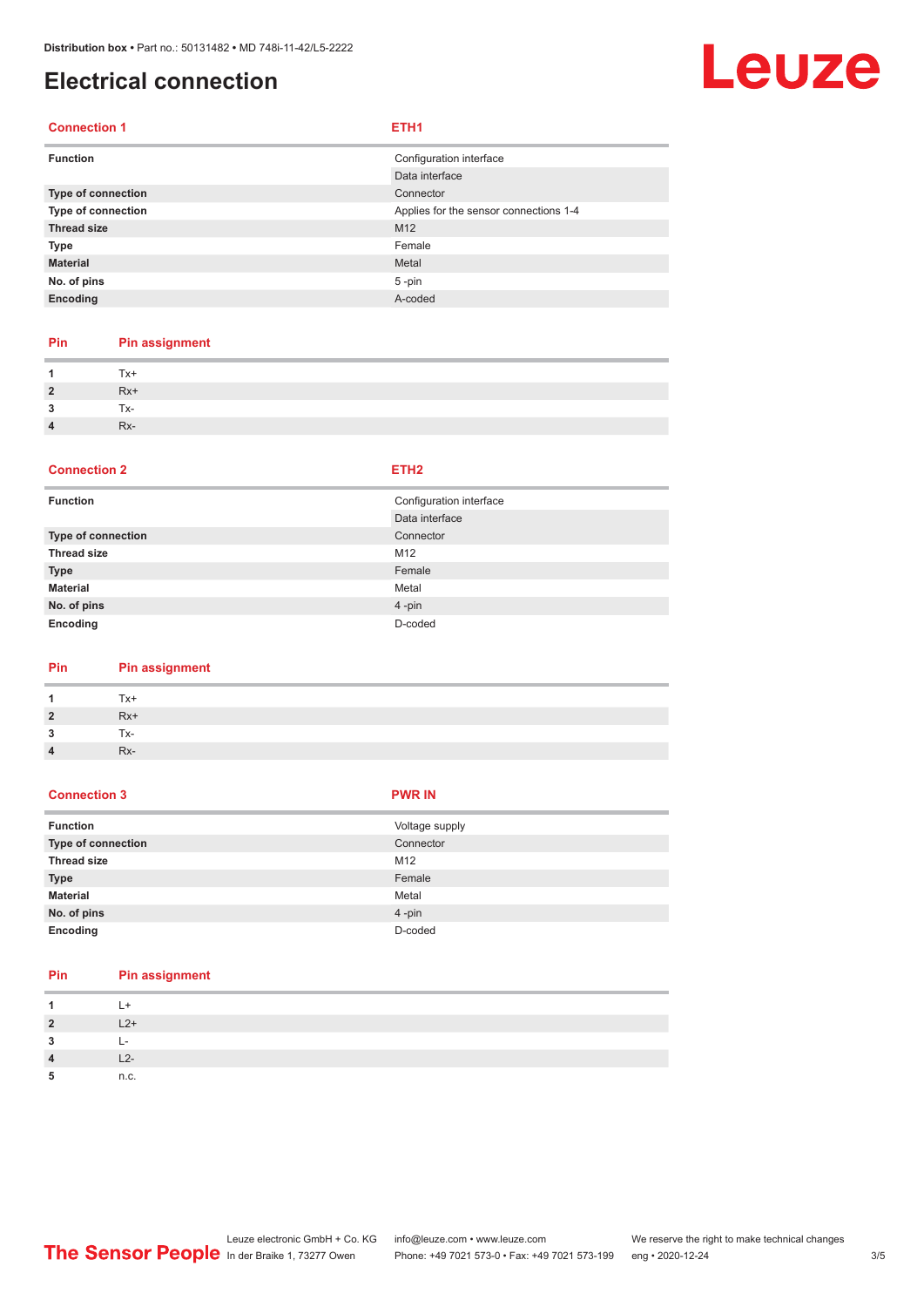# <span id="page-3-0"></span>**Electrical connection**

# Leuze

# **Connection 4 PWR OUT**

| <b>Function</b>    | Voltage supply |
|--------------------|----------------|
| Type of connection | Connector      |
| <b>Thread size</b> | M12            |
| <b>Type</b>        | Male           |
| <b>Material</b>    | Metal          |
| No. of pins        | $5$ -pin       |
| Encoding           | A-coded        |

## **Pin Pin assignment**

| $L2+$ |
|-------|
|       |
|       |
| n.c.  |

### **Connection 5 1**

| <b>Function</b>    | Connection to sensor |
|--------------------|----------------------|
| Type of connection | Connector            |
| <b>Thread size</b> | M12                  |
| <b>Type</b>        | Female               |
| <b>Material</b>    | Metal                |
| No. of pins        | $5$ -pin             |
| Encoding           | A-coded              |

### **Pin Pin assignment**

|                         | , +                    |
|-------------------------|------------------------|
| $\overline{2}$          | IN <sub>1</sub>        |
| 3                       | . .                    |
| $\overline{\mathbf{4}}$ | IO-Link / OUT 1 / IN 1 |
|                         | n.c.                   |

# **Accessories**

# Connection technology - Connection cables

|  | Part no. | <b>Designation</b>     | <b>Article</b>   | <b>Description</b>                                                                                                                                          |
|--|----------|------------------------|------------------|-------------------------------------------------------------------------------------------------------------------------------------------------------------|
|  | 50130657 | KD U-M12-4A-P1-<br>050 | Connection cable | Connection 1: Connector, M12, Axial, Female, A-coded, 4-pin<br>Connection 2: Open end<br>Shielded: No<br>Cable length: 5,000 mm<br>Sheathing material: PUR  |
|  | 50130694 | KD U-M12-4W-P1-<br>050 | Connection cable | Connection 1: Connector, M12, Angled, Female, A-coded, 4-pin<br>Connection 2: Open end<br>Shielded: No<br>Cable length: 5,000 mm<br>Sheathing material: PUR |